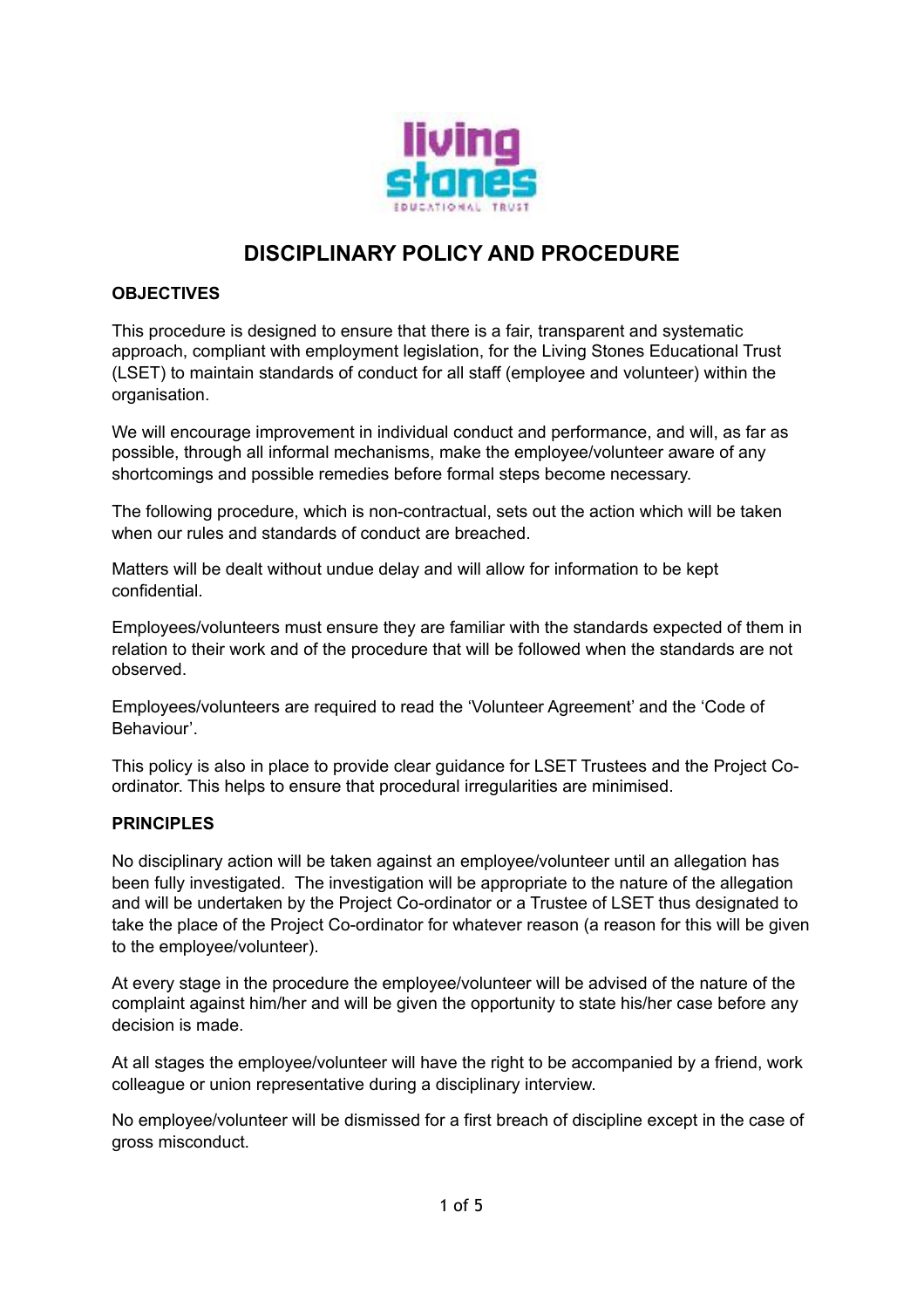The procedure may be implemented from any stage if the employee's/volunteer's alleged poor performance or misconduct warrants such action.

An employee/volunteer will have the right of appeal against any disciplinary penalty imposed.

### **INFORMAL DISCUSSION**

Before taking formal disciplinary action the Project Co-ordinator or Trustee designated in place of the Project Co-ordinator will make every effort to resolve the matter by informal discussions with the employee/volunteer. This may result in the issue of an informal verbal warning, and the employee/volunteer will be given the opportunity to improve.

Should this fail to bring about the desired improvement, the formal disciplinary procedure below may be implemented.

#### **PROCEDURAL STEPS**

#### **Investigation**

If the project Co-ordinator or Trustee believes that there are grounds for a disciplinary investigation, the facts surrounding the alleged misconduct will be gathered through meeting(s) with the employee/volunteer and any other relevant person.

No formal disciplinary action will be taken as a result of the investigation alone.

#### **Notification of meeting**

If it is decided that there is a disciplinary case to answer, the employee/volunteer will be notified of this in writing. The notification will contain sufficient information about the alleged misconduct or poor performance and its possible consequences to enable the employee/ volunteer to prepare to answer the case at a disciplinary meeting.

The notification will also give details of the date, time and venue of the meeting plus a reminder of the right to be accompanied.

The notification will be provided at least five working days before the scheduled meeting. Every effort should be made by all parties to schedule meetings at a reasonable time to ensure attendance.

Failure by the employee/volunteer to attend meetings may result in a decision being made in his/her absence based on the information available at the time.

#### **Meeting is held**

The meeting is held in accordance with the arrangements set out in the notification.

#### **Consideration of the evidence, decision making about the outcome**

Following the meeting, a decision will be made whether or not disciplinary action is justified, and the employee will be notified in writing. Outcomes will be as follows:

#### **Written Warning**

Where misconduct is confirmed or the employee is found to be performing unsatisfactorily, a written warning will be issued.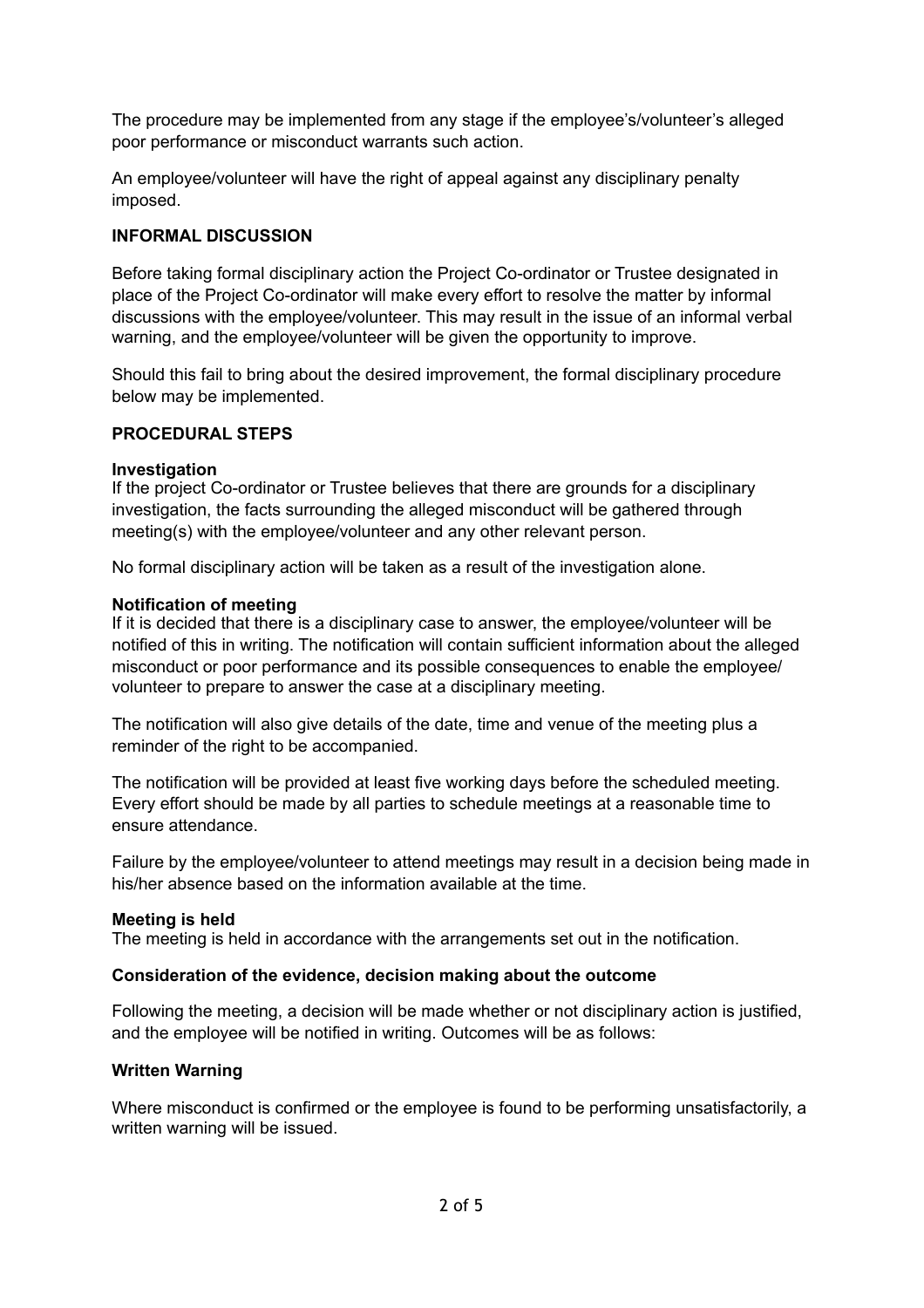The warning will contain details of:

- The poor performance/misconduct and the improvement required.
- How long the warning will remain current (usually 6 months, although in exceptional cases the period may be longer).
- The consequences of further misconduct or failure to improve performance within the timescale e.g. further disciplinary penalties under this procedure.
- The right of appeal and the person to whom this should be addressed

A copy of the written warning will be kept in a locked cabinet in the LSET room at Heathfield Church.

#### **Final Written Warning**

A final written warning will normally be given to the employee/volunteer in circumstances where:

- there is still failure to improve conduct,
- and/or performance is still unsatisfactory,
- or where the initial offence is deemed sufficiently serious to warrant more than an informal verbal warning or a written warning.

The final warning will contain details of:

- The poor performance/misconduct and the improvement required.
- How long the final warning will remain current usually 12 months.
- It will also advise that the consequences of further misconduct or failure to improve performance within the timescale will normally result in dismissal.

The right of appeal and the person to whom this should be addressed will be included in the letter.

A copy of the written warning will be kept in a locked cabinet in the LSET room at Heathfield Church.

#### **Dismissal**

If, despite previous warning(s), conduct or performance remains unsatisfactory, and the employee/volunteer still fails to reach the prescribed standards within the required timescale, dismissal will normally result.

Following a further disciplinary meeting, the employee/volunteer will be advised in writing of the reasons for dismissal and the date on which employment/volunteer work will terminate. Dismissal on these grounds is with notice.

In the event of an employee/volunteer being dismissed for gross misconduct, after a thorough investigation of the facts and holding a disciplinary meeting as above, dismissal will be without notice. The right of appeal against dismissal and the person to whom this should be addressed will be included in the letter.

#### **Appeals**

Employees have the right of appeal at any stage of the formal disciplinary procedure. An appeal should be made in writing within five working days of the date when the employee/ volunteer was notified in writing of the outcome of the disciplinary process.

An appeal meeting will be convened without unreasonable delay thereafter, at which the employee/volunteer will be given an opportunity to state his/her case and will be entitled to be accompanied by either a work colleague, friend or trade union representative.

The decision of the appeal will be confirmed in writing and will be final and binding.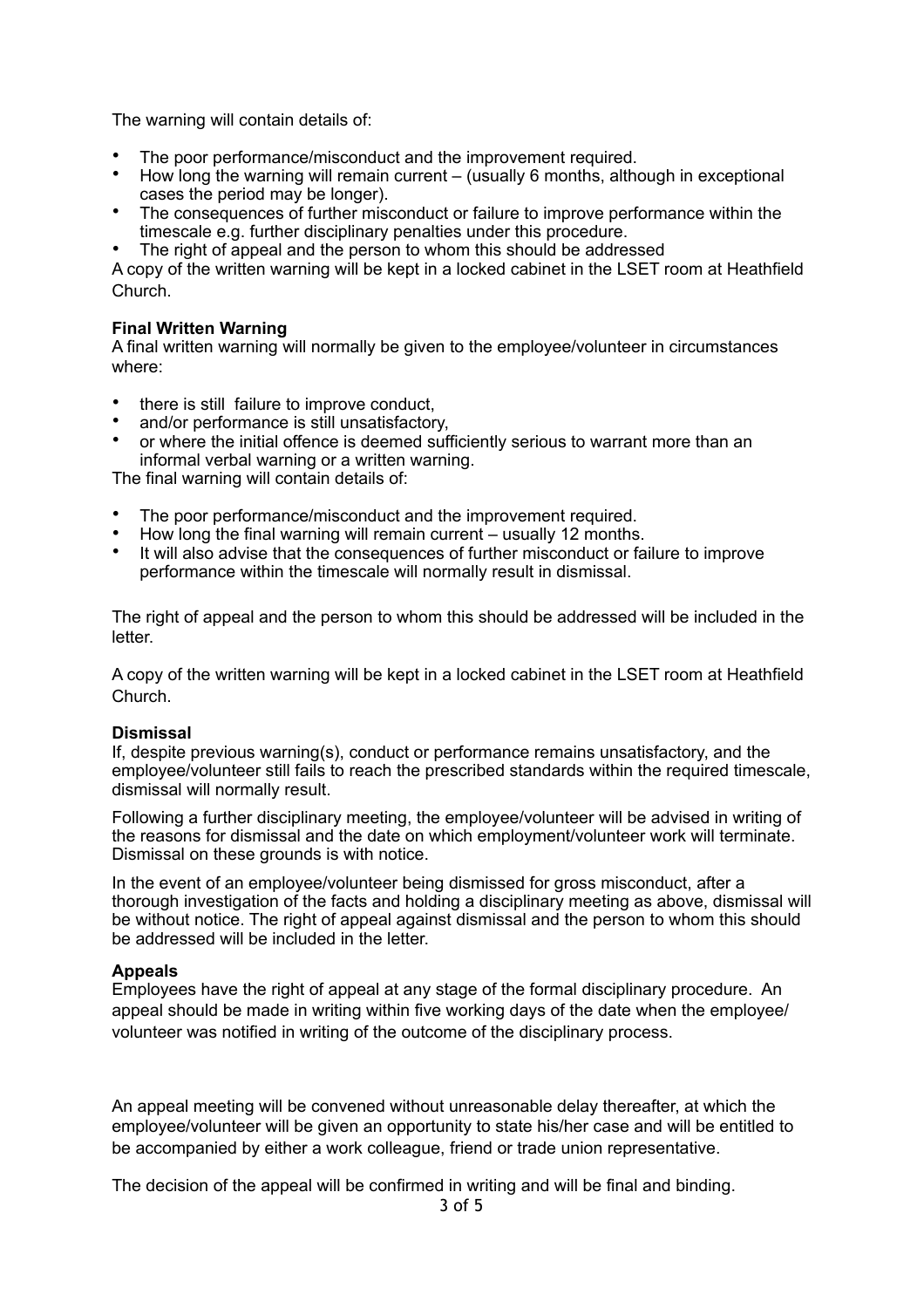# **DEFINITIONS**

(i) For the purposes of this document the terms "poor performance" and "misconduct" are defined as:

# **Poor Performance:**

- consistent failure to perform work to a reasonable and acceptable standard
- evidence of negligence or inadequate attention to the requirements of the job.

### **Misconduct:**

- breaches, infringements or non-observance of any of the working rules, e.g. poor attendance, time-keeping, failure to comply with a legitimate or reasonable management instruction
- mis-use of equipment, including making long or numerous private telephone calls (and emails)
- smoking in non-smoking areas
- gambling on the premises
- unreasonable or unacceptable conduct, e.g. abusive, insolent or otherwise unhelpful or offensive behaviour including being under the influence of alcohol
- threatened violence on a colleague or any other person whilst at work
- harassment likely to cause offence to staff, visitors, clients or suppliers

(ii) For the purpose of this document "gross misconduct" is defined as:

- theft
- falsifying various records or documentation such as claim sheets or expenses, and other such fraudulent behaviour within the work context
- malicious damage to or abuse of organisational property
- failure to comply with duties and/or legal obligations in respect to Health & Safety
- sexual/racial harassment; indecency at work
- harassment, bullying (physical & verbal) or threatening behaviour towards another employee/volunteer, worker or client
- acts of incitement or actual acts of discrimination on the grounds of sex, race, colour, religion or belief, ethnic origin, sexual orientation, marital status or age
- fighting, assault on another person
- serious negligence which causes unacceptable loss, damage or injury
- gross insubordination to or deliberate provocation towards others
- incapability through alcohol or being under the influence of illegal drugs
- serious failure to observe rules on confidentiality
- unauthorised entry to computer records, accessing offensive material via the internet or sending offensive material via email
- a criminal offence which renders the staff member/volunteer unsuitable to carry out their duties; or where the penalty imposed by a court of law for any offence makes it impossible or impracticable to continue employment/volunteer work
- personal acceptance of significant gifts or benefits from those outside the organisation, or hoping to further personal interests

These lists of offences are not exclusive or exhaustive and offences of a similar nature will be dealt with under this procedure.

#### **Suspension**

Where the alleged misconduct is considered to be inconsistent with the employee/volunteer remaining at work, he/she will be suspended from duty on full basic pay (in the case of the